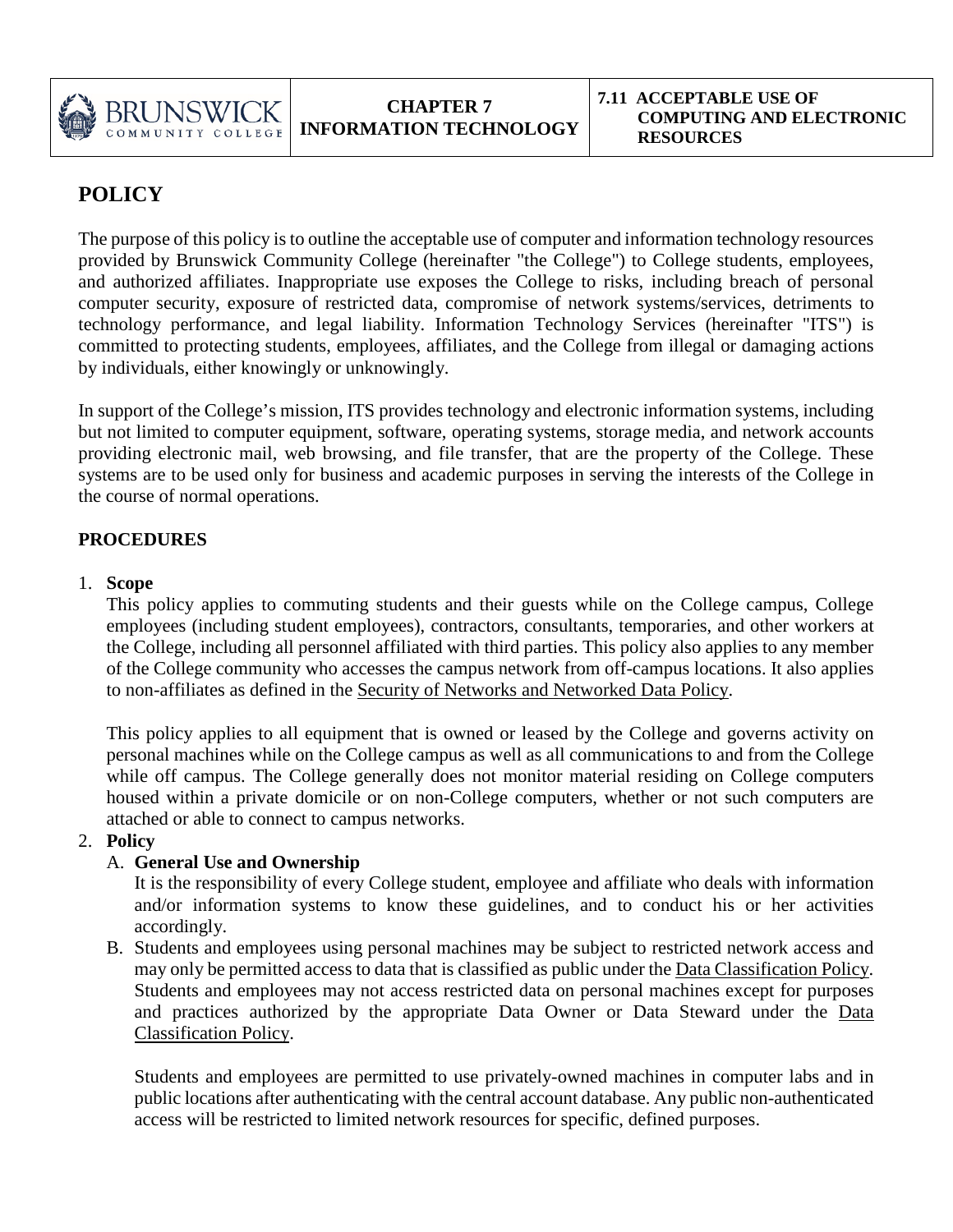

**There should be no expectation of privacy in the material sent or received when using the College network, College computer systems, or third-party vendor applications provided by the College (e.g., Google email services)**. By activating your College computer account, you agree to receive via email College security breach notifications covered by the N.C. Identity Theft Protection Act and other official College communication. For security, legal or policy compliance, quality of service, and network maintenance purposes, authorized individuals within ITS may monitor equipment, systems, and network traffic. General content review will not be undertaken, although monitoring of content may occur for the reasons stated above and in resolving extensive bandwidth issues.

All data, created or received for work purposes and contained in College electronic files, servers, or e-mail depositories, are public records. Public Records are available to the public unless specifically prohibited from general viewing by law or contract. See the Data Classification Policy. All public records are to be maintained and disposed of according to state approved records retention and disposition schedules. See *Public Records Law.*

Students and employees are responsible for exercising good judgment regarding the use of technology and information systems. Use of these systems is permitted, with the following restrictions:

- a. The use is lawful under federal or state law.
- b. The use complies with applicable College policies and guidelines.
- c. The use is not prohibited by Board of Trustees or College policies, including rules regarding academic integrity, harassment (including sexual harassment), and discrimination on the basis of any federally protected characteristic or sexual orientation.
- d. The use does not result in commercial gain or private profit (other than allowable under College intellectual property policies) and does not violate the North Carolina Umstead Act. That Act prohibits government agencies from competing with the private commercial activities of North Carolina citizens.
- e. The use does not violate federal or state laws or College policies on copyright, trademark, or software licensing.
- f. The use does not intentionally or unintentionally overload College computing equipment or systems, or otherwise harm or negatively impact the system's performance or the support of such systems.
- g. Communications originating from the user are identified as such and the user assumes responsibility for all communication originating from equipment or accounts assigned to that user. In the case of security breaches related to accounts or equipment belonging to the user, the user acts quickly to report and correct the situation.
- h. The use does not attempt to circumvent system security or in any way attempt to gain or provide unauthorized system or network access.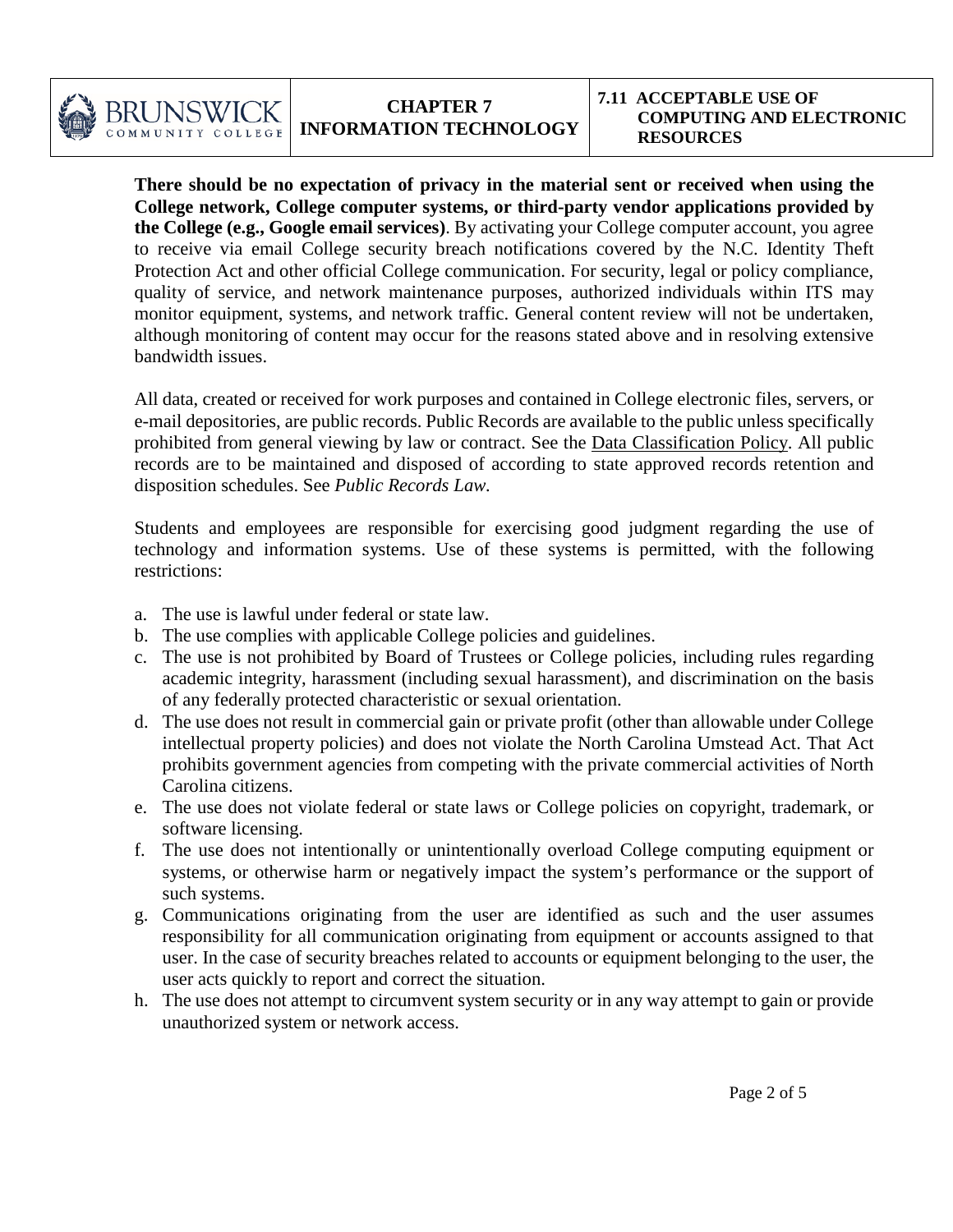

- i. All resources and data accessed are protected by the user according to the standards set forth in the Security of Networks and Networked Data Policy and Data Classification Policy.
- j. Reasonable personal use does not state or imply College sponsorship or endorsement and must not interfere with an employee's job performance or activities which directly support the College mission.

# C. **Security and Proprietary Information**

To protect the integrity of the campus network and any data stored there, users must adhere to the Security of Networks and Networked Data Policy.

Any information that users consider sensitive or vulnerable and any information that is deemed restricted under federal or state law should be protected. For guidelines on information classification, see the College's Data Classification Policy. For guidelines on protecting e-mail and other data, refer to ITS's Help Desk and online resources.

# D. **Unacceptable Use**

Under no circumstances is a student or employee of the College authorized to engage in any activity that is illegal under local, state, federal, or international law, while utilizing College-owned resources.

Employees may be exempted from "unacceptable use" restrictions during the course of their legitimate job responsibilities (e.g., ITS systems and networks administration staff may need to disable the network access of a host, if that host is disrupting production services).

The list below provides a framework for activities that fall into the category of unacceptable use. It is not all inclusive, but is intended to give examples of the type of activities that are prohibited.

# a. **Prohibited System and Network Activities**

The following activities are strictly prohibited, with noted exceptions:

- i. Violations of the rights of any person or company protected by copyright, trade secret, patent, or other intellectual property, or similar laws or regulations, including, but not limited to, the installation or distribution of "pirated" or other software products that are not appropriately licensed for use by the user or device.
- ii. Unauthorized replication or use of copyrighted material, except where such copying qualifies as "Fair Use."
- iii. Exporting software, technical information, encryption software or technology in violation of international or regional export control laws. Legal counsel and appropriate management should be consulted prior to export of any material that is in question.
- iv. Intentionally or recklessly introducing or transmitting destructive or malicious programs such as viruses into the network or networked devices.
- v. Revealing account passwords to others or allowing use of accounts by others. This includes family and other household members.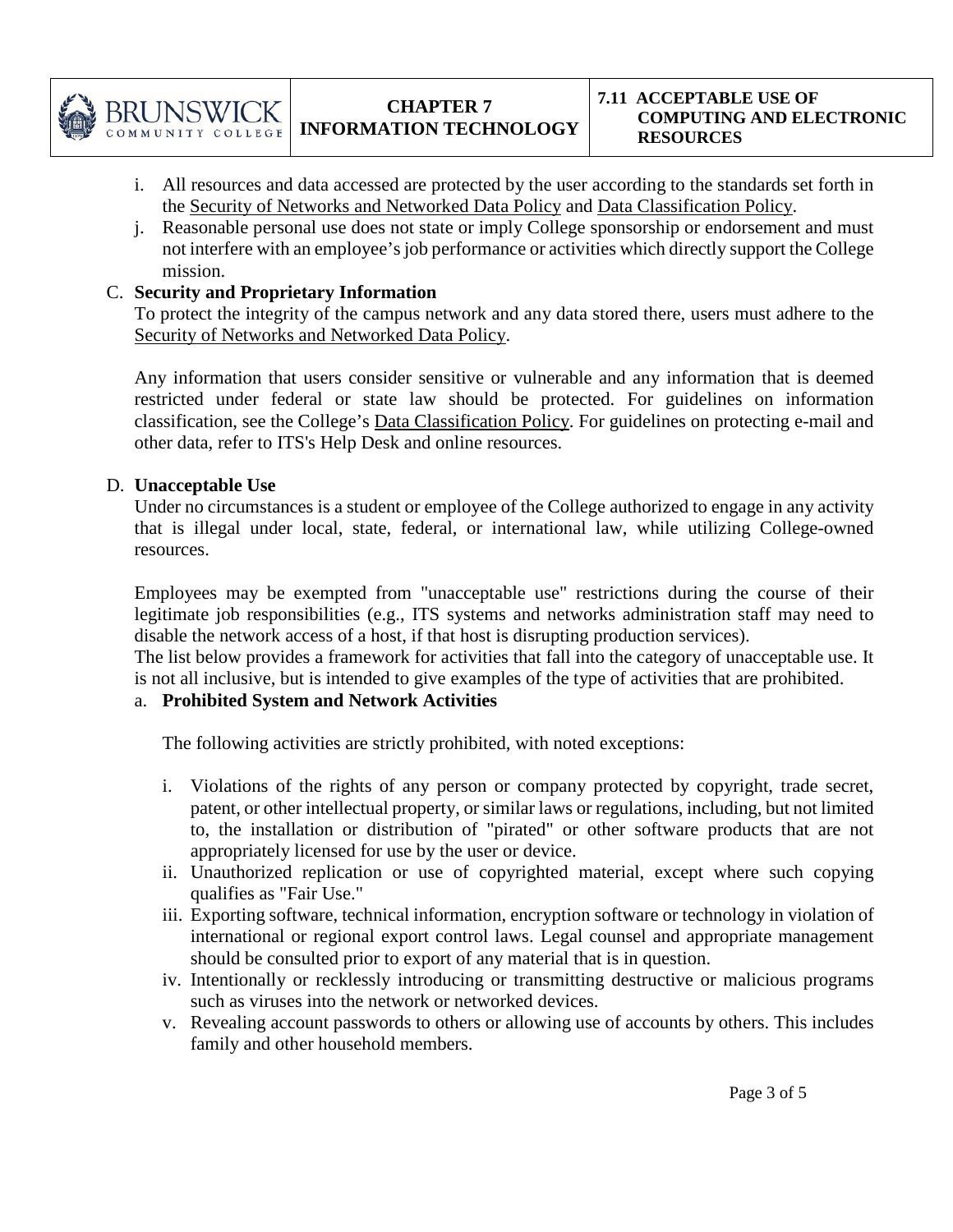

- vi. Using a computing asset to actively engage in procuring or transmitting material that is in violation of state/federal law or College policies.
- vii. Originating from any College account or equipment commercial offers of products, items, or services in violation of the Umstead Act.
- viii. Effecting security breaches or disruptions of network communication such as accessing data of which the employee is not an intended recipient, logging into a server or account that the employee is not expressly authorized to access, attempting to intercept others' passwords, or impersonating another user.
- ix. Port scanning or security scanning is strictly prohibited, with one exception. Individual host port/security scanning is allowed only with permission from the administrator of the target host. Authorized ITS employees are permitted to port/security scan as part of their normal job duties.
- x. Executing any form of network monitoring which will intercept data not intended for the employee's host. Authorized ITS employees are permitted to monitor network traffic data as part of their normal job duties.
- xi. Circumventing user authentication or security of any host, network, or account.
- xii. Interfering with or denying service to any user.
- xiii. Using any program/script/command, or sending messages of any kind, with the intent to interfere with, or disable, a user's terminal session, via any means, locally or via the network.

# b. **Prohibited E-mail and Communications Activities**

The following activities are strictly prohibited, with no exceptions:

- i. Forwarding restricted College e-mail to unauthorized recipients.
- ii. Sending unsolicited mass e-mail messages without proper authorization from the Director of Marketing and Public Information, posting unsolicited and inappropriate list/web/newsgroup messages, including the sending of "spam" (junk e-mail) or other commercial advertising material to individuals.
- iii. Any form of harassment that is severe or pervasive, both from a subjective perspective (*i.e.,* the recipient's view) and an objective view (*i.e.,* a reasonable person's view), via means such as e-mail, instant messaging, telephone or paging, whether through language, frequency, or size of messages.
- iv. Unauthorized use/deliberate disguising of the sender or forging of e-mail header information. Alteration of content of an e-mail message originating from another sender with intent to deceive.
- v. Hosting an e-mail transport/relay service outside of supported and authorized ITS systems.
- vi. Solicitation of e-mail for any other e-mail address, other than that of the poster's account, with the intent to severely or pervasively harass or otherwise misuse e-mail resources.
- vii. Creating or forwarding "chain letters" or "pyramid schemes" prohibited by law.
- viii. Activities in violation of the Electronic Records Retention Policy.